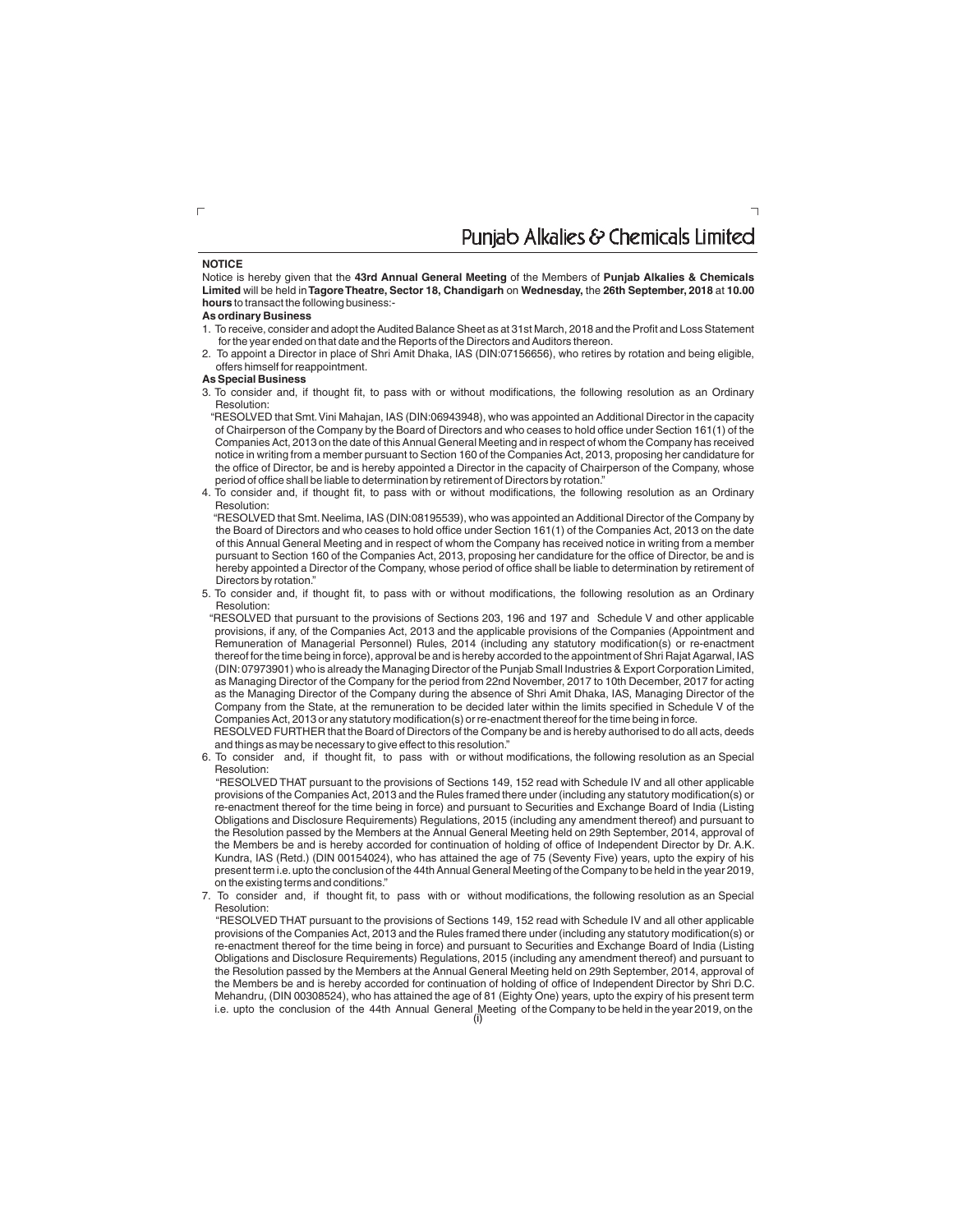## DOCI

existing terms and conditions."

8. To consider and, if thought fit, to pass with or without modifications, the following resolution as an Ordinary Resolution:

"RESOLVED that pursuant to the provisions of Section 148 and other applicable provisions, if any, of the Companies Act, 2013 and the applicable provisions of the Companies (Audit and Auditors) Rules, 2014 (including any statutory modification(s) or re-enactments thereof, for the time being in force), approval be and is hereby accorded to the appointment of M/s. J.K. Kabra & Co., Cost Accountants as the Cost Auditors of the Company, for conducting an audit of the Cost Accounting Records of the Company in respect of Organic and Inorganic Chemicals for the financial year 2018-19 at a remuneration of Rs. 25,000/- (Rupees Twenty Five Thousand only) besides the reimbursement of out of pocket expenses.

RESOLVED FURTHER that the Board of Directors of the Company be and is hereby authorised to do all acts, deeds and things as may be necessary to give effect to this resolution.

Registered Office:<br>S C O 125-127 Chandigarh-160 017 CIN:L24119CH1975PLC003607 Dated: August14, 2018 **NOTES:**

 By Order of the Board of Directors S.C.O.125-127, (SUGANDHA KUKREJA)<br>Sector 17-B, (SUGANDHA KUKREJA) (SUGANDHA KUKREJA) Company Secretary

1. A MEMBER ENTITLED TO ATTEND AND VOTE AT THE MEETING IS ENTITLED TO APPOINT A PROXY TO ATTEND AND VOTE INSTEAD OF HIMSELF AND A PROXY NEED NOT BE A MEMBER OF THE COMPANY.THE INSTRUMENT APPOINTING PROXY (BLANK FORM ENCLOSED) DULY STAMPED, COMPLETED AND SIGNED SHOULD, HOWEVER BE DEPOSITED AT THE REGISTERED OFFICE OF THE COMPANY NOT LESS THAN 48 HOURS BEFORE THE COMMENCEMENT OF THE MEETING.

A person can act as a proxy on behalf of Members not exceeding fifty and holding in the aggregate not more than ten percent of the total share capital of the Company carrying voting rights.A Member holding more than ten percent of the total share capital of the Company carrying voting rights may appoint a single person as proxy and such person shall not act as a proxy for any other Member.

- 2. The Explanatory Statement pursuant to Section 102 of the Companies Act, 2013 in respect of business at item Nos. 3 to 8 is annexed.The relevant details of the Directors proposed to be appointed/ re-appointed at the Annual General Meeting, as per SEBI (Listing Obligations & Disclosure Requirements) Regulations, 2015, are also annexed.
- 3. The Register of Members and the Share Transfer Books of the Company will remain closed from 20th September, 2018 to 26th September, 2018 (both days inclusive).
- 4. Members who have not yet paid the Allotment Money on their new equity shares are requested to remit the same together with interest thereon.
- 5. The unclaimed Dividends for the years 1989-90, 1990-91, 1991-92, 1992-93, 1993-94 and 1994-95 have been transferred to the General Revenue Account of the Central Government in terms of Section 205A of the Companies Act, 1956. The unclaimed Dividends for the years 1995-96 and 1996-97 have been transferred to the Investor Education and Protection Fund established by the Central Government in terms of Section 205A read with Section 205C of the Companies Act, 1956.
- 6. Members are requested to notify immediately changes, if any, in their registered address to the Company or its Registrars & Share Transfer Agents, M/s. Beetal Financial & Computer Services Private Limited, specifying full address in Block Capitals with PIN Code of the Post Office.
- 7. (a) Members who have not registered their e-mail address and changes, if any, in the same, with the Company for the purpose of receiving notices, documents, Annual Reports and other shareholders' communications, etc., electronically, by e-mail, are requested to register their latest e-mail address, with (i) the Company or its Registrars & Share Transfer Agents in case of shares held in Physical Mode and (ii) the Company or its Registrars & Share Transfer Agents and/or their Depository through their Depository Participant in case of shares held in Dematerialised Mode; and send the 'Form for Registering E-mail Address' available on the Company's Website www.punjabalkalies.com, duly completed and signed, to the Company or its Registrars & Share Transfer Agents.
	- (b) The said documents will also be available on the Company's Website www.punjabalkalies.com and physical copies of the same will also be available for inspection at the Registered Office of the Company during business hours on any working day. Members who register their e-mail address, will be entitled to get a physical copy of the said documents upon receipt of a request.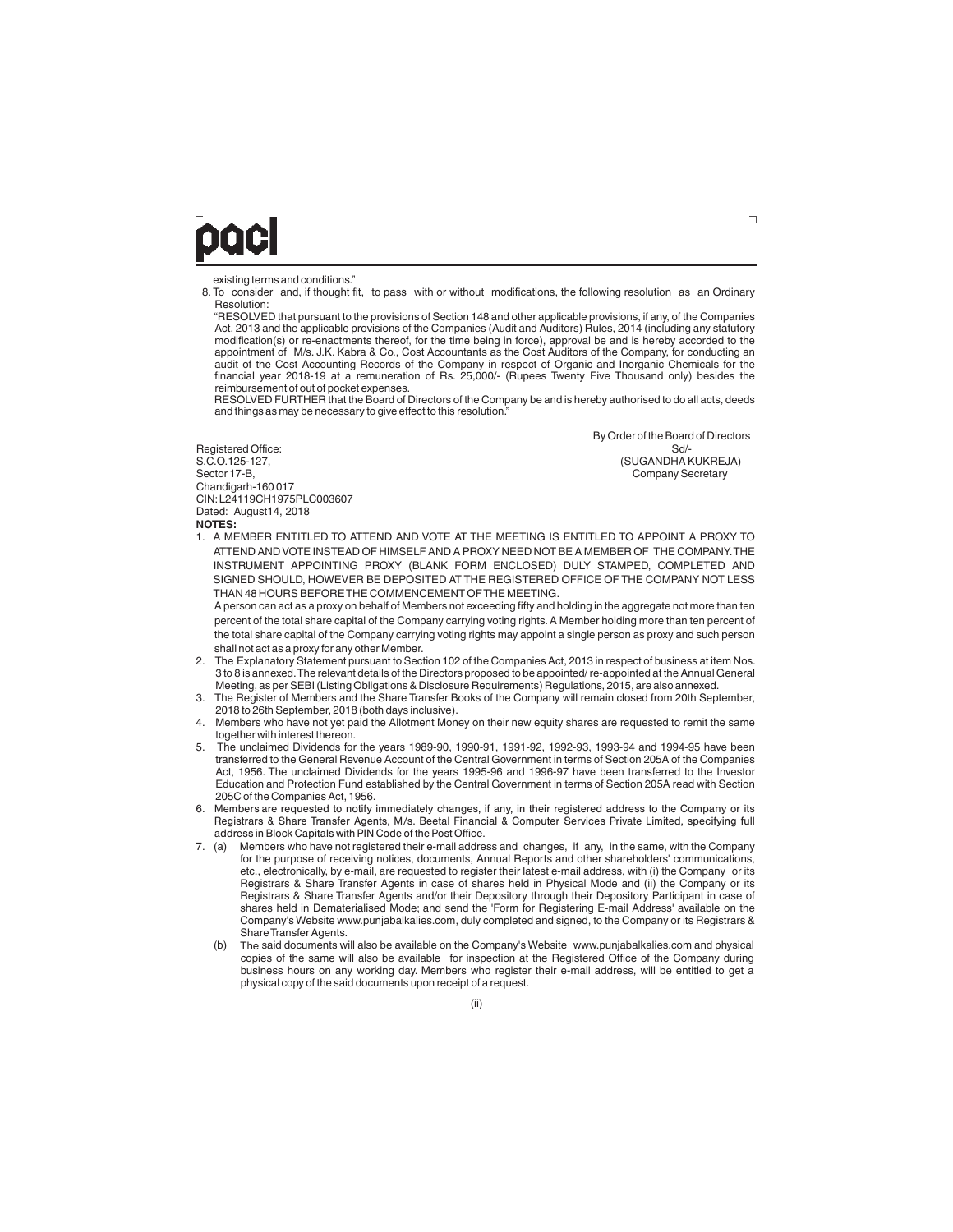## Puniab Alkalies & Chemicals Limited

- 8. Members are requested to submit their Income Tax Permanent Account Number (PAN) details alongwith a self certified copy of their PAN Card to (a) the Company or its Registrars & Share Transfer Agents in case of shares held in Physical Mode and (b) their Depository through their Depository Participant in case of shares held in Dematerialised Mode;in view of the Securities and Exchange Board of India's mandate.
- 9. Members are requested to bring with them the attendance slip sent with the Annual Report duly completed and signed and hand it over at the entrance.
- 10. Members who hold shares in dematerialised form are requested to bring their Client ID and DP ID numbers for easy identification of attendance at the meeting.
- 11.Members are requested to bring their copy of the Annual Report alongwith them to the Annual General Meeting.
- 12. The Remote E-Voting and Ballot facilities are being provided to the Members in respect of the business to be transacted in the Annual General Meeting of the Company. The detailed process and instructions for Remote E-Voting are enclosed and the same form an integral part of this Notice.
- 13.Shareholders can also cast their vote using CDSL's mobile app m-Voting available for mobiles.The m-Voting app can be downloaded from Google Play Store. Apple and Windows phone users can download the app from the App Store and the Windows Phone Store respectively. Please follow the instructions as prompted by the mobile app while voting on your mobile.

#### 14.**No Gift or Gift Coupon will be distributed at the Annual General Meeting.**

**EXPLANATORY STATEMENT**

(Pursuant to Section 102 of the Companies Act, 2013)

### **ITEM NO.3&4**

 $\Gamma$ 

The Punjab State Industrial Development Corporation Limited (PSIDC) has under the provisions of Articles 129 (a) and 159 (1) of the Articles of Association of the Company nominated Smt. Vini Mahajan, IAS, Additional Chief Secretary to Govt. of Punjab, Department of Industries & Commerce as Director and Chairperson of the Board of Directors of the Company with effect from 13th August, 2018.Accordingly, Smt.Vini Mahajan, IAS was appointed an Additional Director in the capacity of Chairperson of the Company with effect from 13th August, 2018 by the Board of Directors.

The PSIDC has under the provisions of Articles 129 (a) of the Articles of Association of the Company nominated Smt. Neelima, IAS, Managing Director, PSIDC as Director of the Board of Directors of the Company vide its letter dated 2nd August, 2018. Accordingly, Smt. Neelima, IAS was appointed an Additional Director of the Company with effect from 14th August, 2018 by the Board of Directors.

Under the provisions of Section 161(1) of the Companies Act, 2013 they hold office as Directors till the date of the ensuing Annual General Meeting.They are however eligible for reappointment.

The Company has received notices in writing from a Member pursuant to Section 160 of the Companies Act, 2013, signifying his intention to propose at the ensuing Annual General Meeting, the appointment of Smt.Vini Mahajan, IAS and Smt.Neelima, IAS.

Smt. Vini Mahajan, IAS and Smt. Neelima, IAS have given declarations that they are not disqualified from being appointed as Directors under Section 164 of the Companies Act, 2013 and have given their respective consents to act as Directors.

The brief Profile of the said Directors is given in the Annexure to this Notice.

The Directors recommend the Resolution for the approval of the members.

None of the Directors, Key Managerial Personnel and their relatives, is in any way, concerned or interested in the Resolution set out at Item Nos.3 of the Notice excepting Smt.Vini Mahajan, IAS.

None of the Directors, Key Managerial Personnel and their relatives, is in any way, concerned or interested in the Resolution set out at Item No. 4 of the Notice excepting Smt. Neelima, IAS.

#### **ITEM NO. 5**

The Punjab State Industrial Development Corporation Limited (PSIDC) had requested the Company to appoint Shri Rajat Agarwal, IAS as an Additional Director on the Board of Directors of the Company and also take necessary steps to appoint him as Managing Director of the Company for the period of absence of Shri Amit Dhaka, IAS, Managing Director, PACL from the State. Accordingly, the Board of Directors of the Company, in its meeting held on 22nd November, 2017 had appointed Shri Rajat Agarwal, IAS as an Additional Director on the Board of Directors of the Company.The Board of Directors of the Company, in its said meeting had also, pursuant to the provisions of Sections 203, 196 and 197 and Schedule V and other applicable provisions, if any, of the Companies Act, 2013 and the applicable provisions, if any, of the applicable Rules thereunder and subject to the approval of the Shareholders, appointed Shri Rajat Agarwal, IAS who is already the Managing Director of the Punjab Small Industries & Export Corporation Limited, as Managing Director of the Company for the period from 22nd November, 2017 to 10th December, 2017 for acting as the Managing Director of the Company during the absence of Shri Amit Dhaka, IAS, Managing Director of the Company from the State at the remuneration to be decided later within the limits specified in Schedule V of the Companies Act, 2013.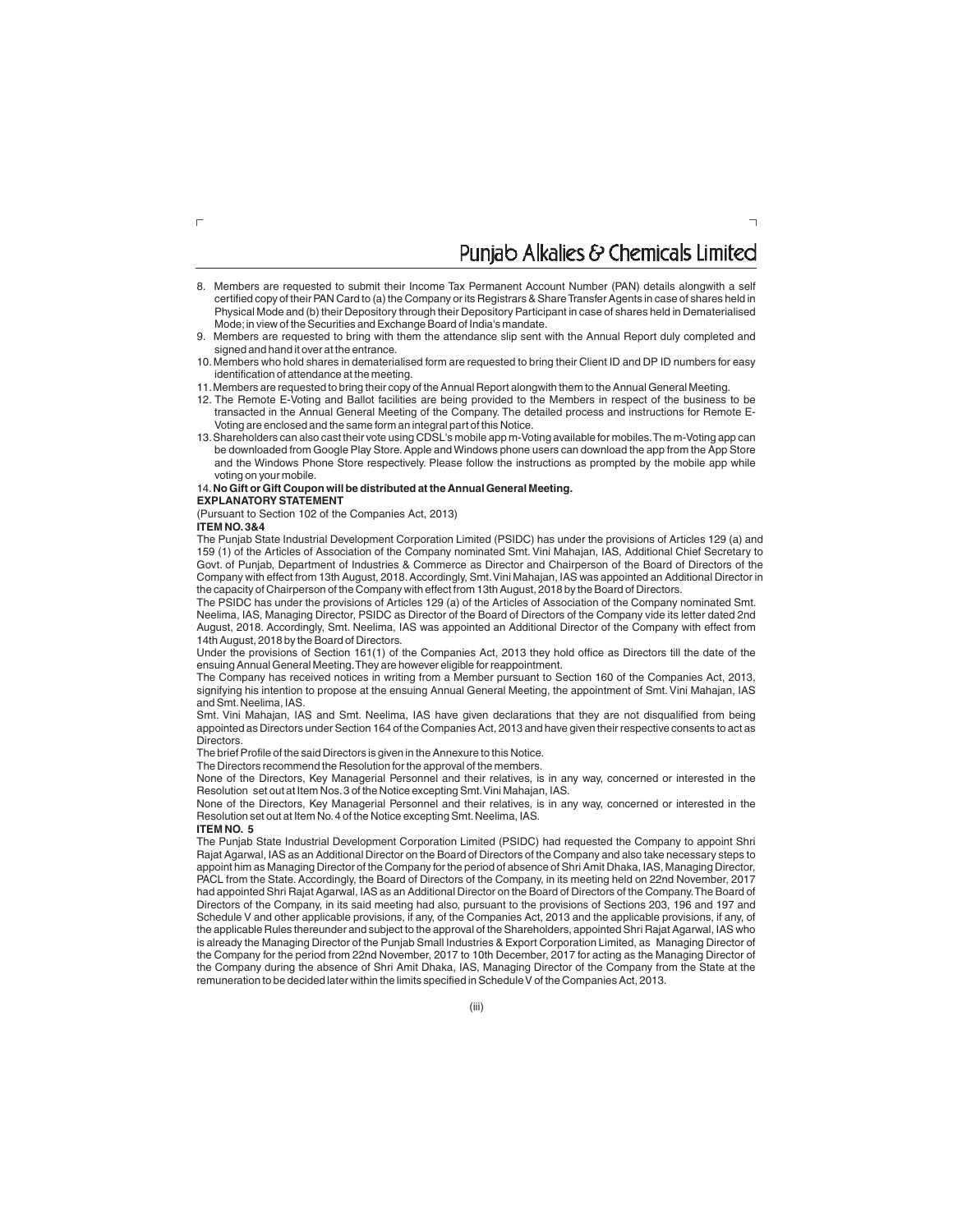# DOC

Shri Rajat Agarwal, IAS has done B.Com (Honours) and Chartered Accountancy. He belongs to the IndianAdministrative Service.He has about 15 years of rich and varied administrative experience to his credit.

Shri Rajat Agarwal has resigned as a Director of the Company with effect from 10th December, 2017. Shri Rajat Agarwal, IAS also ceased to be the Managing Director of the Company with effect from 10th December, 2017.

The approval of the members is sought for appointment of Shri Rajat Agarwal, IAS as Managing Director of the Company for the period from 22nd November, 2017 to 10th December, 2017 for acting as the Managing Director of the Company during the absence of Shri Amit Dhaka, IAS, Managing Director of the Company from the State.

Copies of the relevant documents are available for inspection by the members at the Registered Office of the Company during business hours on any working day and will also be available at the meeting.

The Directors recommend the Resolution for the approval of the members.

None of the Directors, Key Managerial Personnel and their relatives, is in any way, concerned or interested in the Resolution excepting Shri Rajat Agarwal, IAS to the extent of remuneration payable to him.

This Explanatory Statement together with the Resolution set out at Item No.5 of the accompanying Notice is and should also be treated as an abstract of the terms and memorandum of interest under Section 190 and other applicable provisions of the Companies Act, 2013.

#### **ITEM NO.6&7**

The Members of the Company, at the Annual General Meeting, held on 29th September, 2014, had approved the appointment of Dr.A.K. Kundra, IAS (Retd.) and Shri. D.C. Mehandru as an Independent Directors, for a period of five years upto the conclusion of the 44th Annual General Meeting of the Company to be held in the year 2019.

The Securities and Exchange Board of India ('SEBI') has amended SEBI (Listing Obligations and Disclosure Requirements) Regulations, 2015 which mandates that,effective 1st April, 2019, no listed entity shall appoint a person or continue the directorship of any person as a non-executive director who has attained the age of 75 years unless approval of Members has been obtained through a Special Resolution. Presently, Company's two Non-Executive Directors namely - Dr.A.K. Kundra, IAS (Retd.) and Shri. D.C. Mehandru, have already attained age of 75 years. Accordingly, approval of Members, by way of special resolutions, is being sought to continue them as Directors on the Board of the Company.

Keeping in view the vast experience & knowledge of Dr.A.K. Kundra, IAS (Retd.) and Shri. D.C. Mehandru and their continued ability to make valuable contributions to the growth of the Company, the Board strongly feels that their continued association would be of immense benefit to the Company and recommends the Special Resolutions set out at Item No.6 & 7 of the Notice for the approval of the Members.

The brief Profile of the said Directors is given in the Annexure to this Notice.

None of the Directors, Key Managerial Personnel and their relatives, is in any way, concerned or interested in the Resolutions set out at Item Nos. 6 and 7 of the Notice excepting Dr.A.K. Kundra, IAS (Retd.) and Shri D.C. Mehandru, respectively.

Copies of the relevant documents are available for inspection by the members at the Registered Office of the Company during business hours on any working day and will also be available at the meeting.

#### **ITEM NO.8**

The Board of Directors of the Company, on the recommendation of the Audit Committee, has, subject to the approval of<br>the Shareholders, appointed M/s. J.K. Kabra & Co., Cost Accountants as Cost Auditors of the Company for c an audit of the Cost Accounting Records of the Company in respect of Organic and Inorganic Chemicals for the financial year 2018-19 at a remuneration of Rs.25,000/- (Rupees Twenty Five Thousand only) besides the reimbursement of out of pocket expenses.

The approval of the members is sought for the said appointment and remuneration of M/s. J.K. Kabra & Co., Cost Accountants as Cost Auditors of the Company for conducting an audit of the Cost Accounting Records of the Company in respect of Organic and Inorganic Chemicals for the financial year 2018-19, pursuant to Section 148 and other applicable provisions of the Companies Act, 2013 and the applicable provisions of the Companies (Audit and Auditors) Rules, 2014.

The Directors recommend the Resolution for the approval of the members.

Copies of the relevant documents are available for inspection by the members at the Registered Office of the Company during business hours on any working day and will also be available at the meeting.

None of the Directors, Key Managerial Personnel and their relatives, is in any way, concerned or interested in the Resolution.

By Order of the Board of Directors<br>Sd/-Company Secretary

Registered Office:<br>S.C.O.125-127, S.C.O.125-127, (SUGANDHA KUKREJA) Chandigarh-160 017 CIN:L24119CH1975PLC003607 Dated: August 14, 2018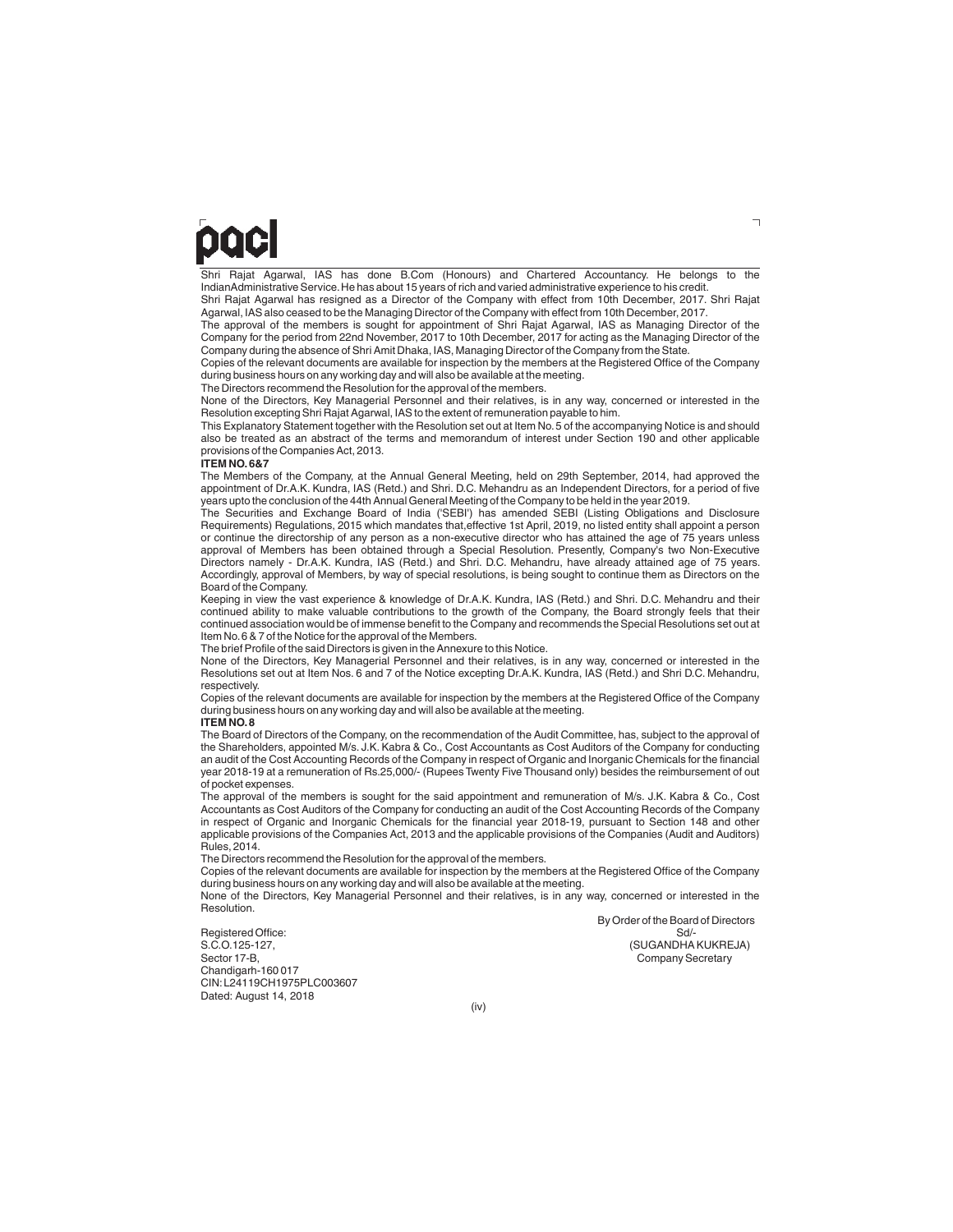| ANNEXURE TO NOTICE                                                                                                  |                                                                                       |                                                                                                                                                                                                         |                                                                                             |                                                                                       |                                                                                                                                                                                                                                                                                                                                                                                                                                         |                                                                                                                                                                                                                                                                                                                                                                            |
|---------------------------------------------------------------------------------------------------------------------|---------------------------------------------------------------------------------------|---------------------------------------------------------------------------------------------------------------------------------------------------------------------------------------------------------|---------------------------------------------------------------------------------------------|---------------------------------------------------------------------------------------|-----------------------------------------------------------------------------------------------------------------------------------------------------------------------------------------------------------------------------------------------------------------------------------------------------------------------------------------------------------------------------------------------------------------------------------------|----------------------------------------------------------------------------------------------------------------------------------------------------------------------------------------------------------------------------------------------------------------------------------------------------------------------------------------------------------------------------|
| (Pursuant to SEBI (Listing Obligations & Disclosure Requirements) Regulations, 2015)                                |                                                                                       | Details of the Directors proposed to be appointed/re-appointed at the 43 <sup>d</sup> Annual General Meeting on 26 <sup>th</sup> September, 2018                                                        |                                                                                             |                                                                                       |                                                                                                                                                                                                                                                                                                                                                                                                                                         |                                                                                                                                                                                                                                                                                                                                                                            |
| Name of the Director                                                                                                | Smt. Vini Mahajan, IAS,<br>Chairperson & Director                                     | Shri Amit Dhaka, IAS,<br>Managing Director                                                                                                                                                              | Smt. Neelima, IAS,<br>Director                                                              | Shri Rajat Agarwal, IAS,<br>Managing Director                                         | Dr. A.K. Kundra, IAS (Retd.)<br>Independent Director                                                                                                                                                                                                                                                                                                                                                                                    | Shri D.C. Mehandru<br>Independent Director                                                                                                                                                                                                                                                                                                                                 |
| Date of Birth                                                                                                       | 21.10.1964                                                                            | 24.01.1975                                                                                                                                                                                              | 10.04.1979                                                                                  | 27.03.1978                                                                            | 15.04.1943                                                                                                                                                                                                                                                                                                                                                                                                                              | 0.10.1936                                                                                                                                                                                                                                                                                                                                                                  |
| Date of Appointment                                                                                                 | 13.08. 2018                                                                           | 20.03.2017                                                                                                                                                                                              | 14.08.2018                                                                                  | 22.11, 2017                                                                           | 13.12.2004                                                                                                                                                                                                                                                                                                                                                                                                                              | 26.06.2002                                                                                                                                                                                                                                                                                                                                                                 |
| Qualifications                                                                                                      | Post Graduate Diploma in<br>B.A. (Hons.) Economics,<br>Management                     | B.Sc., M.B.A., LL.B                                                                                                                                                                                     | M.A. (Geography)                                                                            | B.Com.(Hons.), C.A.                                                                   | M.A. (Economics), Ph.D                                                                                                                                                                                                                                                                                                                                                                                                                  | B.A. (Hons.) – Economics<br>M.A., CAIB, AMIIA                                                                                                                                                                                                                                                                                                                              |
| Expertise in specific<br>functional areas                                                                           | General Management and<br>Indian Administrative<br>Service Officer-<br>Administration | Indian Administrative Service<br>General Management and<br>Administration<br>Officer-                                                                                                                   | ndian Administrative Service<br>General Management and<br>Administration<br>Officer-        | Indian Administrative Service<br>General Management and<br>Administration<br>Officer- | General Management and<br>Administration                                                                                                                                                                                                                                                                                                                                                                                                | Finance and General<br>Management                                                                                                                                                                                                                                                                                                                                          |
| Companies as on 14 <sup>th</sup><br>August, 2018<br>Directorships of other                                          | Punjab Communications<br>Chairman & Director<br>Director<br>Limited                   |                                                                                                                                                                                                         | Industrial<br>Corporation<br>State<br>Managing Director<br>Development<br>Punjab<br>Limited |                                                                                       | Vardhman Textiles Limited<br>Director                                                                                                                                                                                                                                                                                                                                                                                                   | Kuantum Papers Limited<br>Director                                                                                                                                                                                                                                                                                                                                         |
|                                                                                                                     | Communication Technology<br>Corporation Limited<br>Punjab Information and             |                                                                                                                                                                                                         | Indian Acrylics Limited<br>Director                                                         |                                                                                       |                                                                                                                                                                                                                                                                                                                                                                                                                                         |                                                                                                                                                                                                                                                                                                                                                                            |
| Chairmanships/Member ships<br>Board of Companies as on<br>14 <sup>th</sup> August, 2018<br>of the Committees of the |                                                                                       | Punjab Alkalies & Chemicals Limited<br>Share Transfer Committee - Chairman<br>Risk Management Committee - Chairman<br>Member<br>Member<br>Stakeholders Relationship -<br>Committee<br>Audit Committee - |                                                                                             |                                                                                       | Corporate Social Responsibility - Chairman<br>Member<br>Nomination and Remuneration - Chairman<br>Chairman<br>Member<br>- Member<br>- Member<br>Puniab Alkalies & Chemicals Limited<br>ł,<br>Nomination and Remuneration -<br>l,<br>Stakeholders Relationship<br>Share Transfer Committee<br>Stakeholders Relationship<br>Vardhman Textiles Limited<br>Audit Committee<br>Committee<br>Committee<br>Committee<br>Committee<br>Committee | - Chairman<br>Chairman<br>Chairman<br>- Member<br>Nomination and Remuneration - Member<br>- Member<br>Risk Management Committee - Member<br>Punjab Alkalies & Chemicals Limited<br>Management Remuneration<br>Stakeholders Relationship<br>Share Transfer Committee<br>Kuantum Papers Limited<br>Audit Committee<br>Audit Committee<br>Committee<br>Committee<br>Committee |
| Number of Equity Shares of<br>the Company held                                                                      | Ξ                                                                                     | ž                                                                                                                                                                                                       | Ξ                                                                                           | ż                                                                                     | $\cdots\,600$                                                                                                                                                                                                                                                                                                                                                                                                                           | Ξ                                                                                                                                                                                                                                                                                                                                                                          |

## Punjab Alkalies & Chemicals Limited

 $(v)$ 

 $\overline{\Gamma}$ 

 $\lnot$